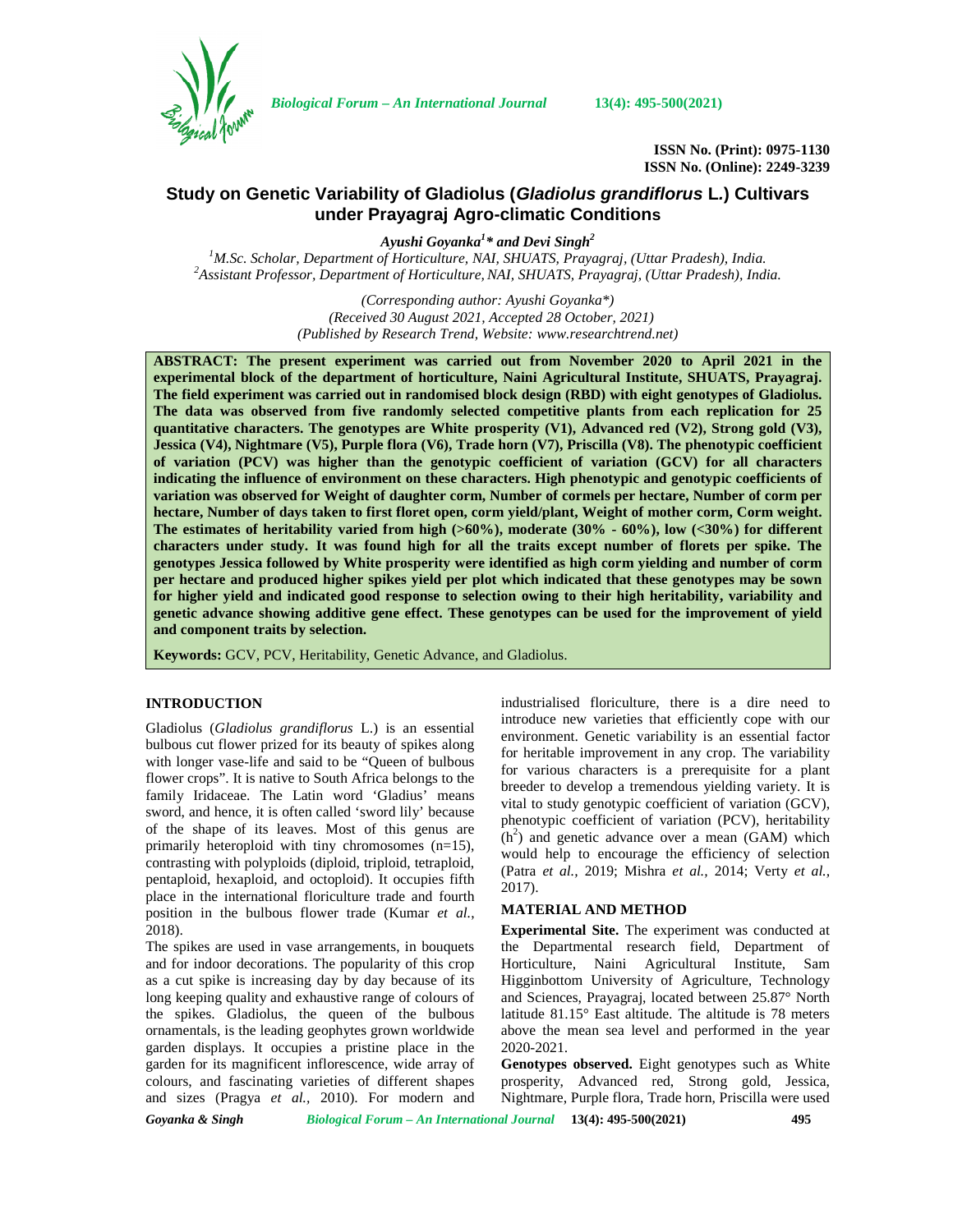for the study. The experimental block design is depicted in Fig. 1.



**Fig. 1.** Layout of experimental field.

**Experimental setup.** The entire experimental land was divided into subplots measuring 1.0 m  $\times$  1.0 m, and there were 24 plots. Bavistin (3g/litre) treated corms were planted on the ridges to a 6-7 cm depth by adopting a  $30 \times 20$  cm spacing. Five randomly selected competitive plants from each replication were used for recording twenty-five quantitative characters.

**Parameters observed.** The observations were recorded on quantitative characters selected for genetic variability studies such as Plant height at 30, 60, 90 days (cm), Number of leaves at 30, 60, 90 days (cm), number of shoot per plant, Days taken for corm sprouting, Rachis length (cm), Days taken to spike emergence, Days taken colour break stage, Number of floret per spike, Number of spike per plant, Number of days taken for first floret open, Number of days taken for last floret open, Spike length (cm), Floret diameter (cm), Vase life (days), Weight of daughter corm (g), Weight of mother corm (g), Corm diameter (cm), Corm weight (g), number of corm per hectare, number of cormels per hectare and Corm yield/plant (Mishra *et al.,* 2014 ; Balaram and Janakiram 2009 ; Naresh *et al.*, 2015).

**Statistical analysis.** Data were recorded and averaged were subjected to following statistical analysis, (a) Analysis of variance, (b) Standard error of mean (SEM) (c) Critical difference (C.D.) (d) Test of significance, (e) Mean performance, (f) Range, (g) Estimate of component of variance, Genotypic and Phenotypic variance, (h) Co-efficient of variation, (i) Heritability broad sense, (j) Genetic advance, (k) Correlation coefficient analysis of genotypic and phenotypic.

### **RESULTS AND DISCUSSION**

Analysis of variance showed a significant difference among the different genotypes at 0.1% and 5% significance. The mean sum of squares due to genotype for different characters are presented in Table 1. The performance of the genotypes concerning these characters was statistically different, suggesting scope for growth, flowering and physiological characters improvement in Gladiolus (Patra *et al.,* 2019; Naresh *et al.,* 2015; Mishra *et al.,* 2014; Rahul *et al.,* 2012; (Singh*, et al.,* 2018).

**Table 1: Analysis of variance for 25 different growth, flowering and corm yield of Gladiolus.**

|                  |                                            | <b>Analysis of Variance</b> |                               |                    |  |  |  |  |  |  |
|------------------|--------------------------------------------|-----------------------------|-------------------------------|--------------------|--|--|--|--|--|--|
| Sr. No.          | <b>Characters</b>                          | <b>Replication df=2</b>     | <b>Genotypes</b><br>$df = 10$ | Error<br>$df = 20$ |  |  |  |  |  |  |
| 1.               | Plant height (cm) 30 DAS                   | 41.765                      | 43.412                        | 8.358              |  |  |  |  |  |  |
| 2.               | Plant height (cm) 60 DAS                   | 22.753                      | 85.562                        | 14.207             |  |  |  |  |  |  |
| 3.               | Plant height (cm) 90 DAS                   | 53.400                      | 470.446                       | 48.628             |  |  |  |  |  |  |
| $\overline{4}$ . | Number of leaves per plant at 30 DAS       | 0.125                       | 0.613                         | 0.077              |  |  |  |  |  |  |
| 5.               | Number of leaves per plant at 60 DAS       | 0.500                       | 0.738                         | 0.167              |  |  |  |  |  |  |
| 6.               | Number of leaves per plant at 90 DAS       | 0.125                       | 1.024                         | 0.077              |  |  |  |  |  |  |
| 7.               | Number of shoot per plant                  | 0.003                       | 0.089                         | 0.015              |  |  |  |  |  |  |
| 8.               | Number of days for corm sprouting          | 0.042                       | 3.881                         | 0.042              |  |  |  |  |  |  |
| 9.               | Rachis length (cm)                         | 48.692                      | 86.725                        | 13.914             |  |  |  |  |  |  |
| 10.              | Days taken for spike emergence             | 2.042                       | 228.381                       | 2.042              |  |  |  |  |  |  |
| 11.              | Days taken for colour break stage          | 0.167                       | 242.042                       | 0.167              |  |  |  |  |  |  |
| 12.              | Number of florets per spike                | 0.001                       | 0.329                         | 0.045              |  |  |  |  |  |  |
| 13.              | Number of spikes per plant                 | 0.001                       | 0.039                         | 0.007              |  |  |  |  |  |  |
| 14.              | Number of days taken for first floret open | 2.042                       | 1242.095                      | 0.756              |  |  |  |  |  |  |
| 15.              | Number of days taken to last floret open   | 0.167                       | 2.185                         | 0.167              |  |  |  |  |  |  |
| 16.              | Floret diameter (cm)                       | 0.507                       | 3.551                         | 0.637              |  |  |  |  |  |  |
| 17.              | Spike length (cm)                          | 72.966                      | 418.690                       | 49.117             |  |  |  |  |  |  |
| 18.              | Vase life (days)                           | 0.042                       | 1.375                         | 0.232              |  |  |  |  |  |  |
| 19.              | Weight of daughter corm (g)                | 4654.167                    | 4270.833                      | 1063.690           |  |  |  |  |  |  |
| 20.              | Weight of mother corm $(g)$                | 1404.167                    | 56966.071                     | 3708.929           |  |  |  |  |  |  |
| 21.              | Cormel diameter (cm)                       | 0.172                       | 0.697                         | 0.049              |  |  |  |  |  |  |
| 22.              | Corm weight $(g)$                          | 1379.167                    | 60226.190                     | 6660.119           |  |  |  |  |  |  |
| 23.              | Number of corm per hectare                 | 717253798.625               | 5593840827.310**              | 1018457657.006     |  |  |  |  |  |  |
| 24.              | Number of cormels per hectare              | 115475987812.500            | 9072974610000.000**           | 31302632812.500    |  |  |  |  |  |  |
| 25.              | Corm yield/plant                           | 326.186                     | 791.411**                     | 226.067            |  |  |  |  |  |  |

\* & \*\* Significant at 5% & 1% level of significance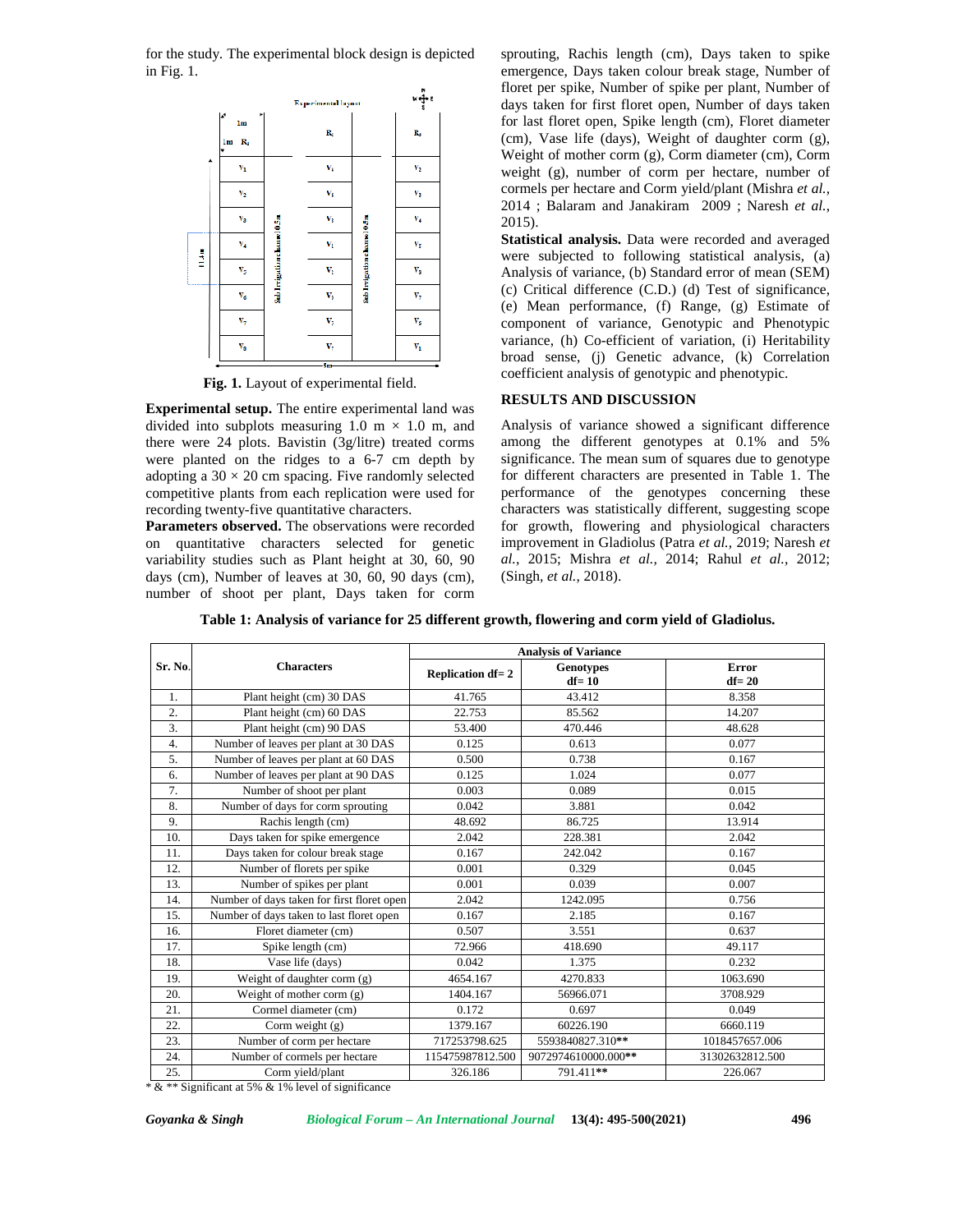| Genotypes           | Plant<br>height<br>(30)<br>das) | Plant<br>height<br>(60)<br>das) | Plant<br>height<br>(90)<br>das) | No. of<br>leaves<br>per<br>plant<br>(30)<br>das) | No. of<br>leaves<br>per<br>plant<br>$(60$ das) | No. of<br>leaves<br>per<br>plant<br>$(90$ das) | No.<br>of<br>shoot<br>per<br>plant | Days<br>taken for<br>corm<br>sprouting | Rachis<br>length | Days<br>For<br>Spike<br>emerg<br>ence | Days<br>for<br>colour<br>break<br>stage | No. of<br>floret<br>per<br>Spike | No.<br>Of<br>spike<br>per<br>plant | No. of<br>days<br>taken<br>for first<br>floret<br>open | No. of<br>days<br>taken for<br>last floret<br>open | Floret<br>diameter | Spike<br>length | Vase<br>life | Corm<br>weight | Weight<br>оf<br>mother<br>corm | Weight<br>- of<br>daughte<br>r corm | Corm<br>diamete | No. Of<br>corm<br>per<br>hectare | No. Of<br>cormels<br>per<br>hectare | Corm<br>yield/pl<br>ant  |  |
|---------------------|---------------------------------|---------------------------------|---------------------------------|--------------------------------------------------|------------------------------------------------|------------------------------------------------|------------------------------------|----------------------------------------|------------------|---------------------------------------|-----------------------------------------|----------------------------------|------------------------------------|--------------------------------------------------------|----------------------------------------------------|--------------------|-----------------|--------------|----------------|--------------------------------|-------------------------------------|-----------------|----------------------------------|-------------------------------------|--------------------------|--|
| White<br>prosperity | 37.86                           | 67.69                           | 108.57                          | -4                                               | 6.66                                           |                                                | 1.16                               |                                        | 58.02            | 82                                    | 87                                      | 11                               |                                    | 90                                                     | 12                                                 | 11.3               | 106.78          | 9            | 484.33         | 357                            | 125                                 | 3.85            | 283500.00                        | 7147000<br>.00                      | 101.440                  |  |
| Advanced<br>red     | 31.81                           | 65.38                           | 102.37                          | -4                                               | 6.66                                           |                                                | 1.05                               | 6                                      | 46.85            | 87                                    | 94                                      | 11.77                            |                                    | 94.67                                                  | 13                                                 | 14.3               | 113.28          | 9            | 350            | 280                            | 200                                 | 3.59            | 153300.00                        | 2695350<br>.00                      | 53.657                   |  |
| Strong<br>gold      | 31.81                           | 54.04                           | 98.49                           | 3.66                                             | 7.66                                           |                                                | 1.1                                | -6                                     | 42.72            | 79.67                                 | 87                                      | 11.5                             | 1.11                               | 90.33                                                  | 13                                                 | 11.3               | 91.05           | 8            | 710            | 594                            | 170                                 | 4.57            | 259942.00                        | 4472650<br>.00                      | 89.023                   |  |
| Jessica             | 43.18                           | 64.72                           | 116.57                          | 3                                                | 8                                              | 8.33                                           | 1.16                               | 3.33                                   | 53.27            | 72                                    | 77.33                                   | 11.11                            | 1.05                               | 53.33                                                  | 13                                                 | 11.57              | 100.94          | 8.33         | 680            | 607                            | 55                                  | 4.78            | 297500.00                        | 3512250<br>.00                      | 103.370                  |  |
| Nightmar<br>e.      | 34.63                           | 61.39                           | 89.26                           | 3                                                | 7.33                                           | 9.66                                           | 1.38                               | -5                                     | 44.77            | 82                                    | 87                                      | 11.16                            | 1.33                               | 61.67                                                  | 10.67                                              | 11.27              | 109.29          | 7.67         | 813.33         | 704                            | 105                                 | 4.85            | 25650.00                         | 4472300<br>.00 <sub>1</sub>         | 92.213                   |  |
| Purple<br>flora     | 37.05                           | 57.04                           | 93.24                           | -4                                               | 7.66                                           |                                                | 1.1                                | 3                                      | 53.39            | 71                                    | 76                                      | 10.89                            | 1.1                                | 52.67                                                  | 12                                                 | 11.37              | 100.78          | 8.67         | 626.66         | 544                            | 70                                  | 4.71            | 251300.00                        | 2074100<br>.00                      | 82.510                   |  |
| Trade<br>horn       | 36.45                           | 64.91                           | 105.13                          | -4                                               | $7\phantom{.0}$                                |                                                | 1.55                               | $\mathcal{A}$                          | 54.99            | 68                                    | 76                                      | 10.77                            |                                    | 52.33                                                  | 13                                                 | 10.8               | 84.65           | 9.67         | 630            | 560                            | 75                                  | 4.85            | 263750.00                        | 6146350<br>.00 <sub>1</sub>         | 97.273                   |  |
| Priscilla           | 39.14                           | 54.47                           | 76.18                           | 3.33                                             | 7                                              | 8                                              | 1.1                                | $\overline{4}$                         | 48.71            | 61                                    | 66                                      | 11                               |                                    | 46.33                                                  | 13                                                 | 12                 | 80.76           | 9.33         | 620            | 520                            | 85                                  | 4.32            | 246785.00                        | 3036200<br>.00 <sub>1</sub>         | 76.930                   |  |
| Mean                | 36.49125                        | 61.205                          | 98.72625                        | 3.62375                                          | 7.24625                                        | 8.24875                                        | 1.2                                | 4.41625                                | 50.34            | 75.33375                              | 81.29125                                | 11.15                            | 1.07375                            | 67.66625                                               | 12.45875                                           | 11.73875           | 98.44125        | 8.70875      | 614.29         | 520.75                         | 110.625                             | 4.44            | 251578.375                       | 4194525                             | 87.052                   |  |
| S.Ed                | 1.669                           | 2.176                           | 4.026                           | 0.161                                            | 0.236                                          | 0.161                                          | 0.007                              | 0.118                                  | 2.154            | 0.825                                 |                                         | 0.085                            | 0.125                              | 0.25                                                   | $\mathbf{0}$                                       | 0.025              | 1.7825          | 0.25         | 47.117         | 48.7781<br>9697                | 18.1373<br>1109                     | 0.17043<br>0128 | 18425.14                         | 26000.2                             | 8.681                    |  |
| C.D. 5%             | 5.063                           | 6.601                           | 12.213                          | 0.487                                            | 0.373                                          | 0.487                                          | 0.215                              | 0.358                                  | 6.533            | 2.502                                 | 0.71                                    | 0.37                             | 0.15                               | 1.52                                                   | 0.71                                               | 1.39               | 12.27           | 0.84         | 142.930        | 101.234                        | 57.12                               | 0.38            | 55892.451                        | 309864.<br>698                      | 26.33                    |  |
| C.D. 1%             | 7.027                           | 9.162                           | 16.95                           | 0.676                                            | 0.518                                          | 0.676                                          | 0.299                              | 0.496                                  | 9.067            | 3.473                                 | 0.99                                    | 0.51                             | 0.21                               | 2.11                                                   | 0.99                                               | 1.93               | 17.03           | 1.17         | 198.369        | 140.5                          | $\theta$                            | 0.53            | 77571.947                        | 430054.<br>641                      | $\overline{\phantom{a}}$ |  |
| C.V                 | 7.922                           | 6.158                           | 7.0639                          | 7.674                                            | 1.911                                          | 3.372                                          | 10.221                             | 4.622                                  | 7.41             | 1.897                                 | 0.5                                     | 1.91                             | 8.03                               | 1.28                                                   | 3.27                                               | 6.79               | 7.11            | 5.53         | 13.288         | 11.063                         | 33.594                              | 4.991           | 5.492                            | 4.215                               | 17.272                   |  |

**Table 2: Mean performance of 11 genotypes for growth, flowering and corms yield characters of Gladiolus (***Gladiolus grandiflorus* **L.).**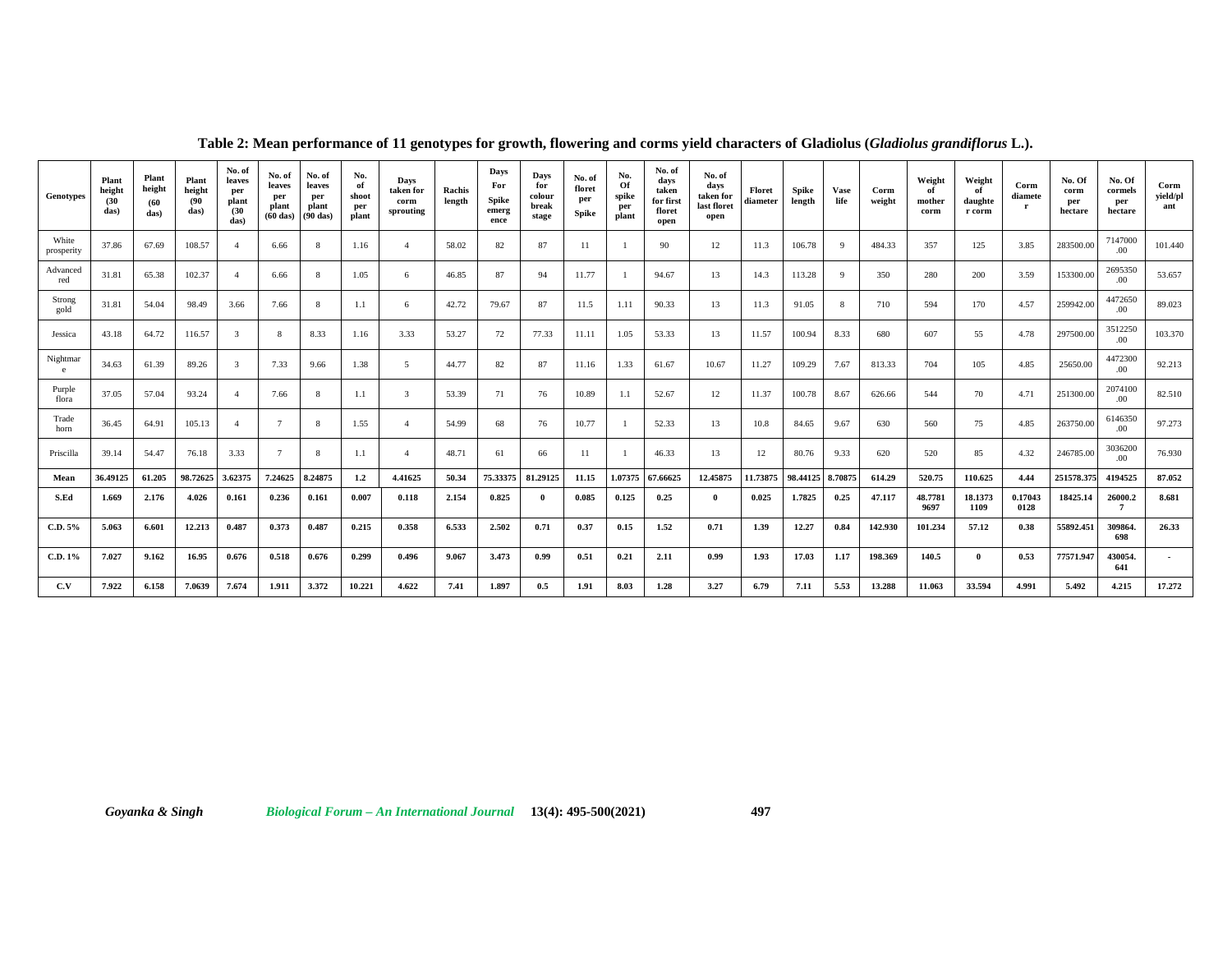| Sr. No. |                                                |                    | Range                    |                    |            |            |        |            |             |           | $GA$ as $\frac{6}{6}$ |
|---------|------------------------------------------------|--------------------|--------------------------|--------------------|------------|------------|--------|------------|-------------|-----------|-----------------------|
|         | <b>Characters</b>                              | Mean               | Max                      | Min                | Vg         | Vp         | GCV    | <b>PCV</b> | $H^2({\%})$ | <b>GA</b> | Mean)                 |
|         | Plant height (cm) 30 DAS                       | 36.49              | 43.18                    | 31.81              | 11.68      | 2.04       | 9.37   | 12.27      | 58.30       | 5.38      | 14.80                 |
| 2.      | Plant height (cm) 60 DAS                       | 61.205             | 67.69                    | 54.04              | 23.78      | 37.99      | 7.96   | 10.07      | 62.60       | 7.94      | 12.98                 |
| 3.      | Plant height (cm) 90 DAS                       | 98.72              | 116.57                   | 76.18              | 140.60     | 189.234    | 2.01   | 13.93      | 74.30       | 21.05     | 21.32                 |
| 4.      | Number of leaves per plant at 30<br><b>DAS</b> | 3.62               | $\overline{4}$           | $\mathcal{R}$      | 0.17       | 0.25       | 11.65  | 13.95      | 69.76       | 0.72      | 20.05                 |
| 5.      | Number of leaves per plant at 60<br><b>DAS</b> | 7.24               | 8                        | 6.66               | 0.19       | 0.35       | 6.01   | 8.24       | 53.33       | 0.65      | 9.05                  |
| 6.      | Number of leaves per plant at 90<br><b>DAS</b> | 8.25               | 10                       | 8                  | 0.31       | 0.39       | 6.80   | 7.59       | 80.30       | 1.03      | 12.56                 |
| 7.      | Number of shoot per plant                      | 1.2                | 1.55                     | 1.05               | 0.02       | 0.03       | 13.05  | 16.57      | 61.98       | 0.25      | 21.16                 |
| 8.      | Days taken for corm sprouting                  | 4.41               | 6                        | 3                  | 1.27       | 1.32       | 23.75  | 23.75      | 100         | 2.20      | 48.93                 |
| 9.      | Rachis length                                  | 50.34              | 63.01                    | 39.95              | 24.27      | 38.18      | 9.78   | 12.27      | 63.56       | 8.09      | 16.07                 |
| 10.     | Days for spike emergence                       | 75.33              | 87                       | 61                 | 75.44      | 77.48      | 11.53  | 11.68      | 97.36       | 17.65     | 23.43                 |
| 11.     | Days for colour break stage                    | 81.29              | 94                       | 66                 | 80.62      | 80.79      | 11.04  | 11.05      | 99.79       | 18.47     | 22.73                 |
| 12.     | Number of floret per spike                     | 11.15              | 12                       | 10.66              | 0.09       | 0.13       | 2.75   | 3.35       | 67.57       | 0.52      | 4.66                  |
| 13.     | Number of spike per plant                      | 1.07               | 1.33                     |                    | 0.01       | 0.01       | 7.62   | 14.25      | 28.59       | 0.092     | 8.39                  |
| 14.     | Number of days taken for first<br>floret open  | 67.66              | 97                       | 45                 | 413.77     | 414.53     | 30.06  | 30.08      | 99.81       | 41.86     | 61.87                 |
| 15.     | Number of days taken for last<br>floret open   | 12.45              | 13                       | 10                 | 0.67       | 0.83       | 6.58   | 7.35       | 80.14       | 1.51      | 12.14                 |
| 16.     | Floret diameter                                | 11.73              | 14.5                     | 10.2               | 0.97       | 1.60       | 8.74   | 10.84      | 65.0009     | 1.69      | 14.51                 |
| 17.     | Spike length                                   | 98.44              | 117.76                   | 71.73              | 123.16     | 172.27     | 11.27  | 13.33      | 71.49       | 19.33     | 19.63                 |
| 18.     | Vase life                                      | 8.70               | 10                       | $\overline{7}$     | 0.38       | 0.61       | 7.08   | 8.99       | 62.13       | 1.002     | 11.50                 |
| 19.     | Corm weight                                    | 614.29             | 813.33                   | 350                | 19855.35   | 20515.47   | 21.75  | 25.49      | 72.83       | 234.91    | 38.24                 |
| 20.     | Weight of mother corm                          | 520.75             | 704                      | 280                | 17752.38   | 2140.309   | 25.60  | 28.14      | 82.71       | 249.62    | 47.96                 |
| 21.     | Weight of daughter corm                        | 97.08              | 66                       | 53.33              | 1069.04    | 2132.73    | 33.67  | 47.56      | 50.12       | 47.68     | 49.11                 |
| 22.     | Corm diameter                                  | 4.44               | 4.85                     | 3.59               | 0.21       | 0.26       | 10.46  | 11.59      | 81.48       | 0.86      | 19.46                 |
| 23.     | Number of corm per hectare                     | 251578.375         | 153300                   | 153300             | 3479139000 | 4585267000 | 27.961 | 32.13      | 75.70       | 98.2      | 50.11                 |
| 24.     | Number of cormel per<br>hectare                | 4188514.<br>$00\,$ | 714700                   | 207410<br>$\theta$ | 499133000  | 52973900   | 37.743 | 37.97      | 98.20       | 97.50     | 77.27                 |
| 25.     | Corm yield/plant                               | 78.64              | 1033.3<br>$\overline{7}$ | 47.41              | 346.38     | 532.13     | 23.667 | 29.334     | 65.10       | 30.93     | 39.33                 |

**Table 3: Estimating component of variance and genetic parameters for 25 character growth, flowering and corm yield of 8 genotypes in Gladiolus.**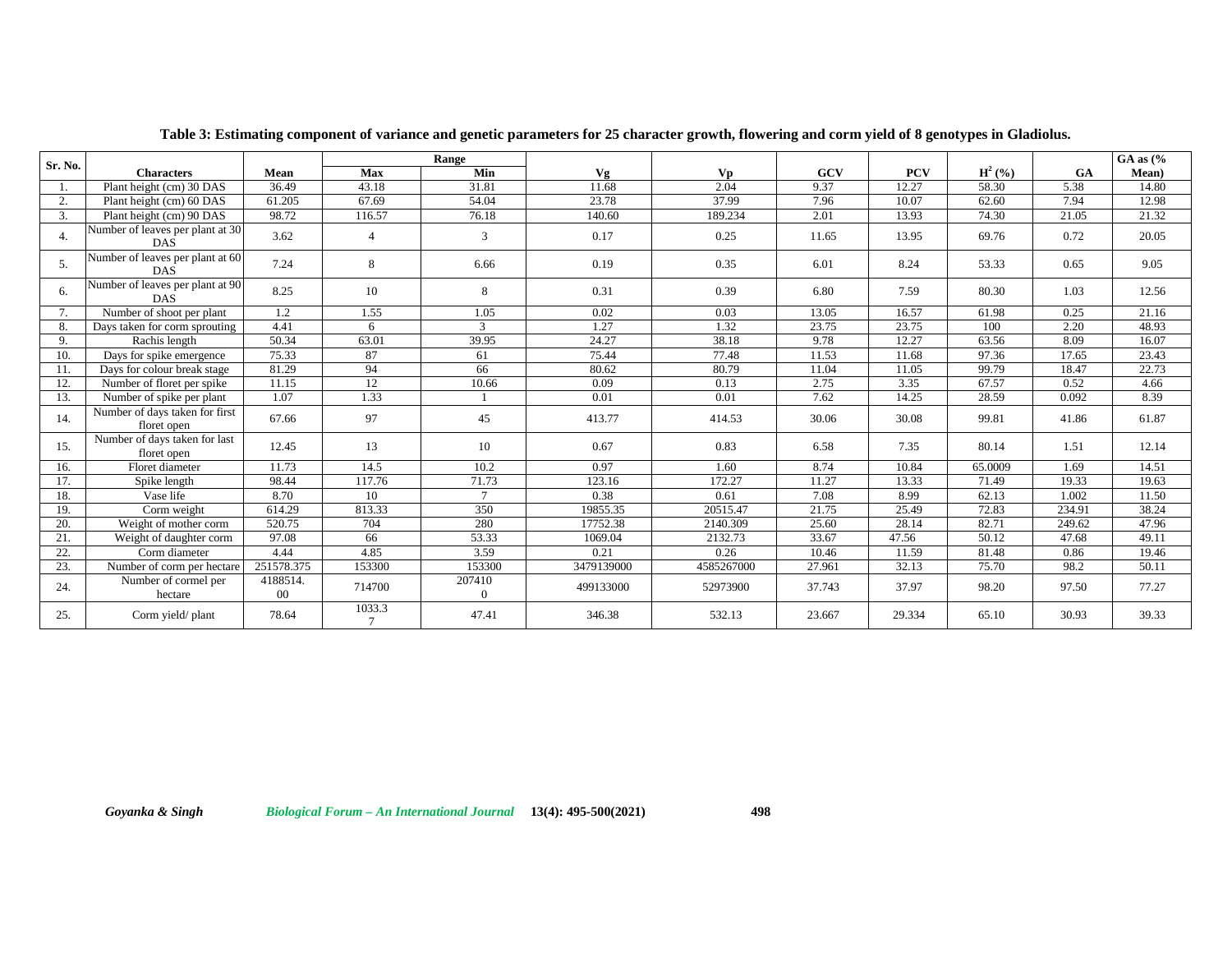Genetic parameters like the genotypic coefficient of variation (GCV), phenotypic coefficient of variation (PCV), heritability, genetic advance are useful biometrical tools for the determination of genetic variability (Rahul *et al.,* 2012; Rashmi *et al.,* 2014; Pal *et al.,* 2017; Verty *et al.,* 2017; Choudhary *et al.*, 2011; Kispotta *et al.,* 2017) described in Table 3. The phenotypic coefficient of variation (PCV) was higher than the genotypic coefficient of variation (GCV) for all the traits studied, indicating that the apparent variation is due to genotype and the influence of the environment. Similar results were reported by Choudhary *et al.,* (2011); Kumar *et al.,* (2019); Mishra *et al.,* (2014); Naresh *et al*., (2015) in Gladiolus. The difference between GCV and PCV gives us an idea about the role of genotypic and environment on the character (Singh *et al.,* 2017; Kumar *et al.,* 2018).

**Genotypic coefficient of variation (GCV).** Genotypic coefficient of variation (GCV) was observed for the characters ranging weight of daughter corm (33.6786) to number of floret per spike (2.7578). High magnitude of GCV was recorded for the weight of daughter corm (33.6786), number of days taken for first floret open  $(30.0614)$ , the weight of mother corm  $(25.6022)$ , Days taken for corm sprouting (23.7566), Corm weight (21.757), number of corms per hectare (27.96), number of corms produced per mother corm (27.96), number of shoot/plant (24.904), corms yield/plant (g) (23.66) our findings were supported by Naresh *et al.,* (2015); Swetha *et al.,* (2019); Rahul *et al.,* (2012); Rashmi and Kumar (2014); Verty *et al.,*(2017); Mishra *et al.,* (2014).

**Phenotypic coefficient of variation (PCV).** A phenotypic coefficient of variation (PCV) was observed for the characters ranging from weight of daughter corm (47.569) to number of floret per spike (3.3549). High magnitude of GCV was recorded for the number of cormels/hectare (37.973), number of cormels/ plant (37.97), corms yield/plant (g) (29.33), the weight of daughter corm (47.569), number of days taken for first floret open (30.0889), the weight of mother corm (28.1499), Corm weight (25.4938), Days taken for corm sprouting (23.7566) similar findings were reported by Kumar *et al.,* (2019) Naresh *et al.,* (2015); Swetha *et al.* (2019); Rahul *et al.,* (2012); Rashmi and Kumar (2014); Verty *et al.,* (2017); Mishra *et al., (*2014).

**Heritability.** In the present study, the heritability estimates in a broad sense were classified into three groups such as high  $(>75%)$ , moderate  $(60% - 75%)$ , low  $(<60\%)$ . The high heritability in the broad sense was observed for the characters *viz*. Days taken for corm sprouting (100), Number of days taken for first floret open (99.8176), Days taken for colour break stage (99.7937), number of cormels/hectare (98.80), Days taken for spike emergence (97.3652), the weight of mother corm (82.7181), Corm diameter (81.482), Number of leaves at 90 DAS (80.303), number of days taken for last floret open (80.1418), number of corms

per hectare (75.70). The current observations support the previous findings observed by Kumar *et al.* (2018); Kispotta *et al.,* (2017); Verty *et al*., (2017); Naresh *et al.,* (2015); Swetha *et al.* (2019); Rahul *et al.,* (2012); Rashmi and Kumar (2014); Mishra *et al., (*2014).

**Genetic Advances.** The Genetic Advance estimates were found to be high for the weight of mother corm (249.6294), Corm weight (234.9176), number of corms per hectare (98.200), number of cormels/hectare (97.500), corms yield/plant (g) (30.93), the weight of daughter corm (47.6865), Number of days taken for first floret open (41.8654) similar observations were reported by Singh *et al.,* (2017); Verty *et al.,* (2017); Archana *et al.,* (2008); Naresh *et al.,* (2015); Swetha *et al.* (2019); Rahul *et al.,* (2012); Rashmi and Kumar (2014); Verty *et al.,* (2017); Mishra *et al., (*2014); Singh *et al.,* 2017.

**Genotypic correlation coefficient.** Genotypic correlation coefficient analysis revealed that Corms weight/plant (g) showed a significant positive association with Number of spike per plant (cm)  $(1.17**)$ , the weight of mother corm  $(g)$   $(0.99**)$ , Corm diameter (cm) (0.93\*\*), Number of leaves per plant at 60 DAS  $(0.82^*)$ , number of corms per hectare  $(0.90^{**})$ and number of cormels/hectare (0.46\*\*) similar findings were earlier reported by Patra *et al*., (2019); Verty *et al.,* (2017); Rashmi *et al.,* (2016); Mishra *et al.,* 2014; Rahul *et al.*, (2012).

**Phenotypic correlation coefficient.** Phenotypic correlation coefficient analysis revealed that Corms yield/plant (g) showed a significant positive association with Number of leaves per plant at 60 DAS  $(0.51^*)$ , number of leaves per plant at 90DAS (0.57\*\*), the weight of mother corm (g) (0.97\*\*), Corm diameter (cm) (0.23\*\*). Similar findings were reported by Verty *et al.,* (2017); Rahul *et al.,* (2012); Rashmi *et al.,* (2014); Mishra *et al.,* (2014); Balram and Janakiram, (2009); Singh and Sen (2000); Rahul *et al.,* (2012); Pal *et al.,* (2017).

#### **CONCLUSION**

Based on the present investigation, the high magnitude of heritability (in broad sense) coupled with high genetic gain was observed for most traits exhibiting additive genetic effect. It was observed that PCV was higher than GCV for all the traits studied highest GCV and PCV is recorded as the weight of daughter corm (g) (33.6786 and 47.569), number of days taken for first floret open (30.0614 and 30.0889), Weight of mother corm (25.6022 and 28.1499), Days taken for corm sprouting (23.7566 and 23.7566) respectively.

Genotypic and phenotypic correlation coefficient analysis revealed that Corm weight/plant (g) showed a significant positive association with number of leaves per plant at 60 DAS, Weight of mother corm (g), Corm diameter (cm) while the negative association with Number of leaves per plant at 30 DAS and Floret diameter.

*Goyanka & Singh Biological Forum – An International Journal* **13(4): 495-500(2021) 499**